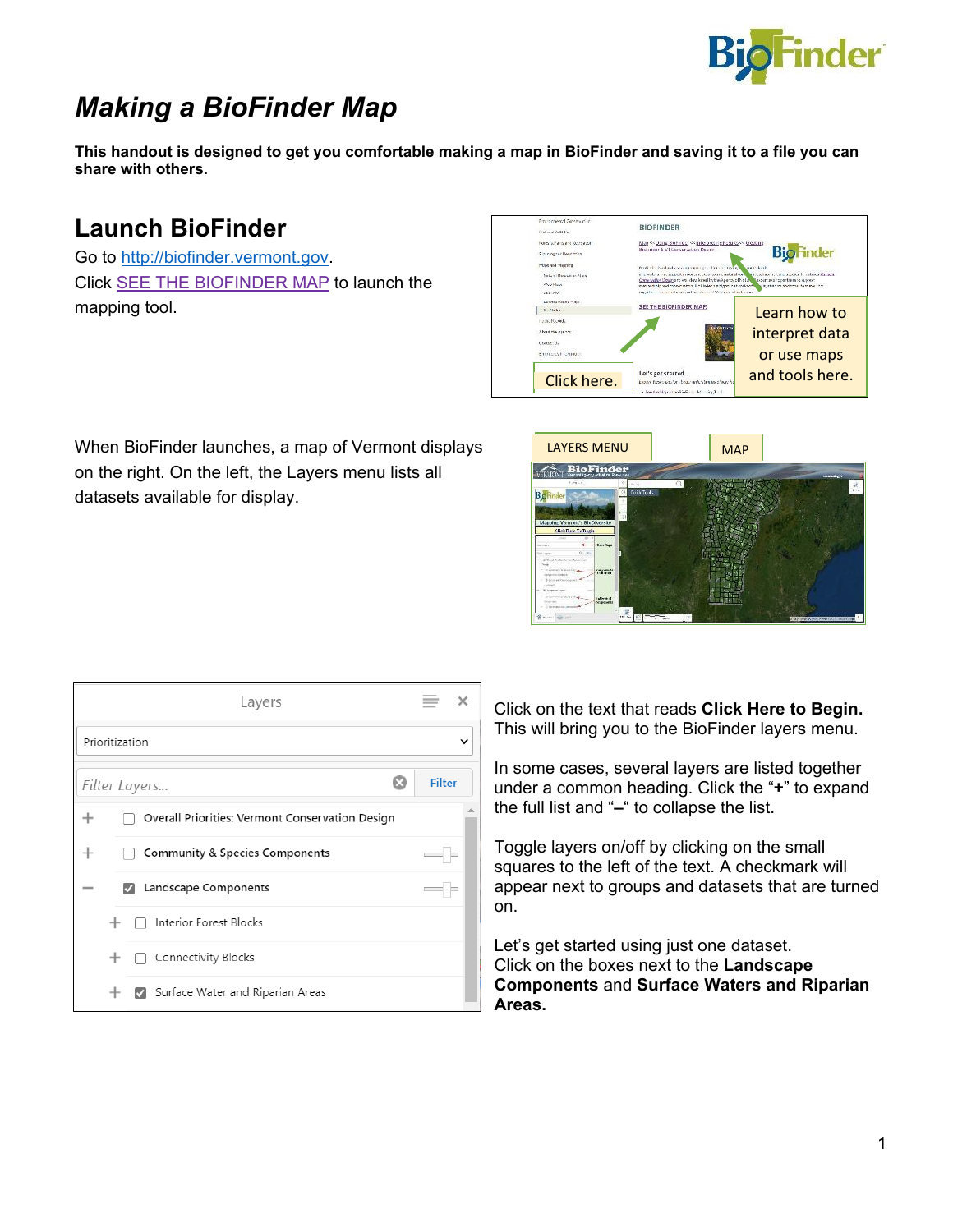

## **Zoom to Your Town**

Click on the **Quick Tools** button and choose the first option to **Zoom to a Town**. Begin typing the name of your town and select your town from the drop-down menu that appears.



Next, zoom in to a place in your town you are interested in. Use the "**+**" button to zoom in closer, and the "**–**" to zoom back out.



sign on the map, beneath the Quick Tools menu.

To navigate to a different part of town, use the direction keys on your keyboard, or click-and-drag the screen with your mouse pointer.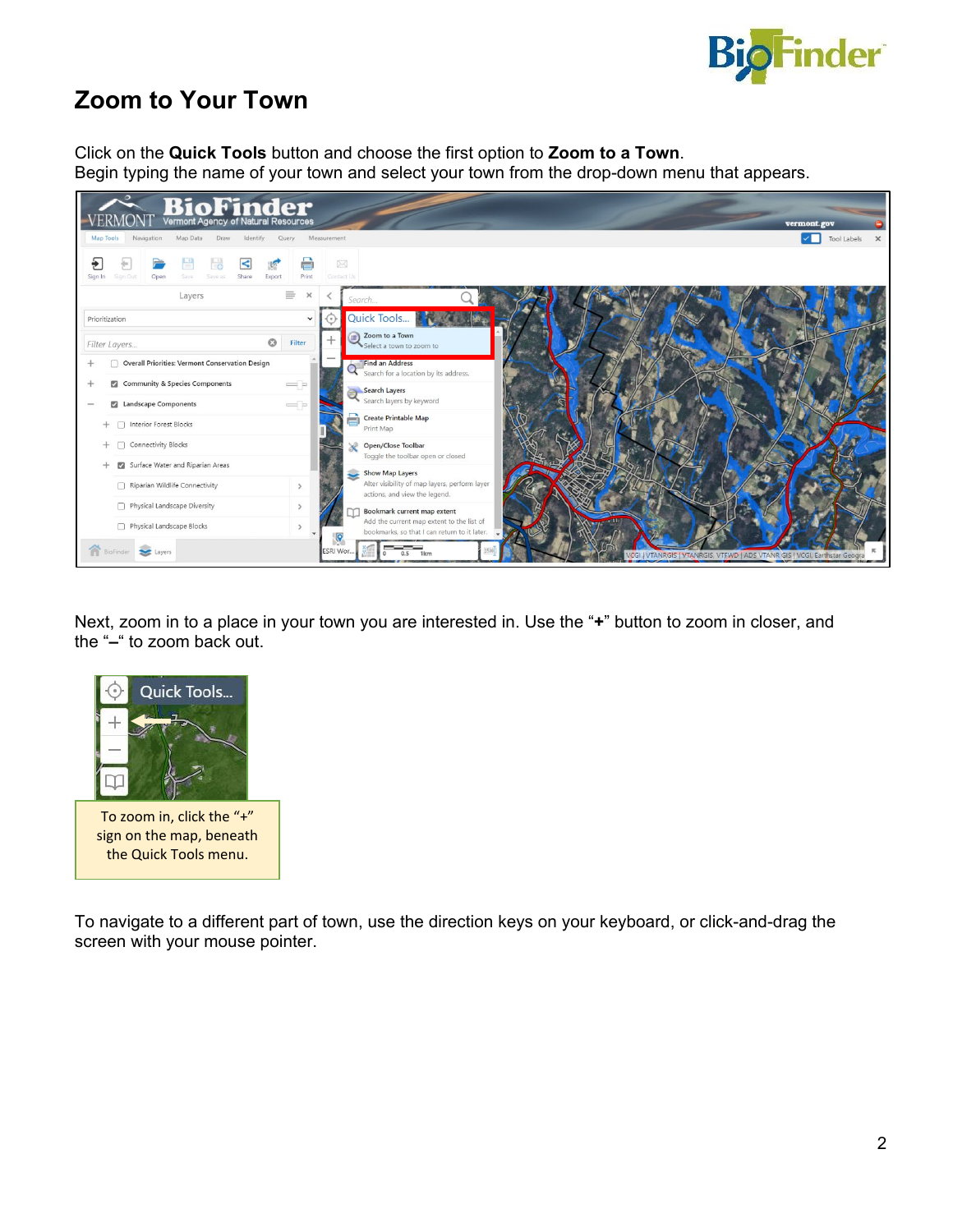

## **Print a Map**

Now that you have a place picked out and the Surface Wates & Riparian Areas dataset displayed, you're ready to turn this into a map. Click on the **Tools** button in the top right corner of BioFinder.



This will open the **ToolBar.**

On the ToolBar, click the **Print** button, which is located in the **Map Tools** menu item**.**



A pop-up window may appear titled *Note about Basemap Data.* Proceed past this window by clicking the **Continue** button.

BioFinder will open a Menu labeled **Print Map** where you can adjust the print settings.

In the text box under **Title**, type the name of your town (e.g. Montpelier, VT) to replace "Vermont Conservation Design."

Then, scroll down in the Menu until you see the **Print**  button. Click on that.

| Map created using BioFinder   |                 |
|-------------------------------|-----------------|
| O Lock print preview with map | Print<br>Cancel |

| Print Map                   |             | × |
|-----------------------------|-------------|---|
|                             |             |   |
| Select Layout               |             |   |
| BioFinder 8x11 Landscape    |             |   |
| <b>Output Format</b>        |             |   |
| Pdf                         | $\check{ }$ |   |
| Resolution                  |             |   |
| 96 - Standard Resolution    | $\check{ }$ |   |
| Map Scale                   |             |   |
| Current Scale - 1: 72224    | $\check{ }$ |   |
| <b>Title</b>                |             |   |
| Vermont Conservation Design |             |   |
| <b>Notes</b>                |             |   |
| Map created using BioFinder |             |   |
|                             |             |   |
|                             |             |   |